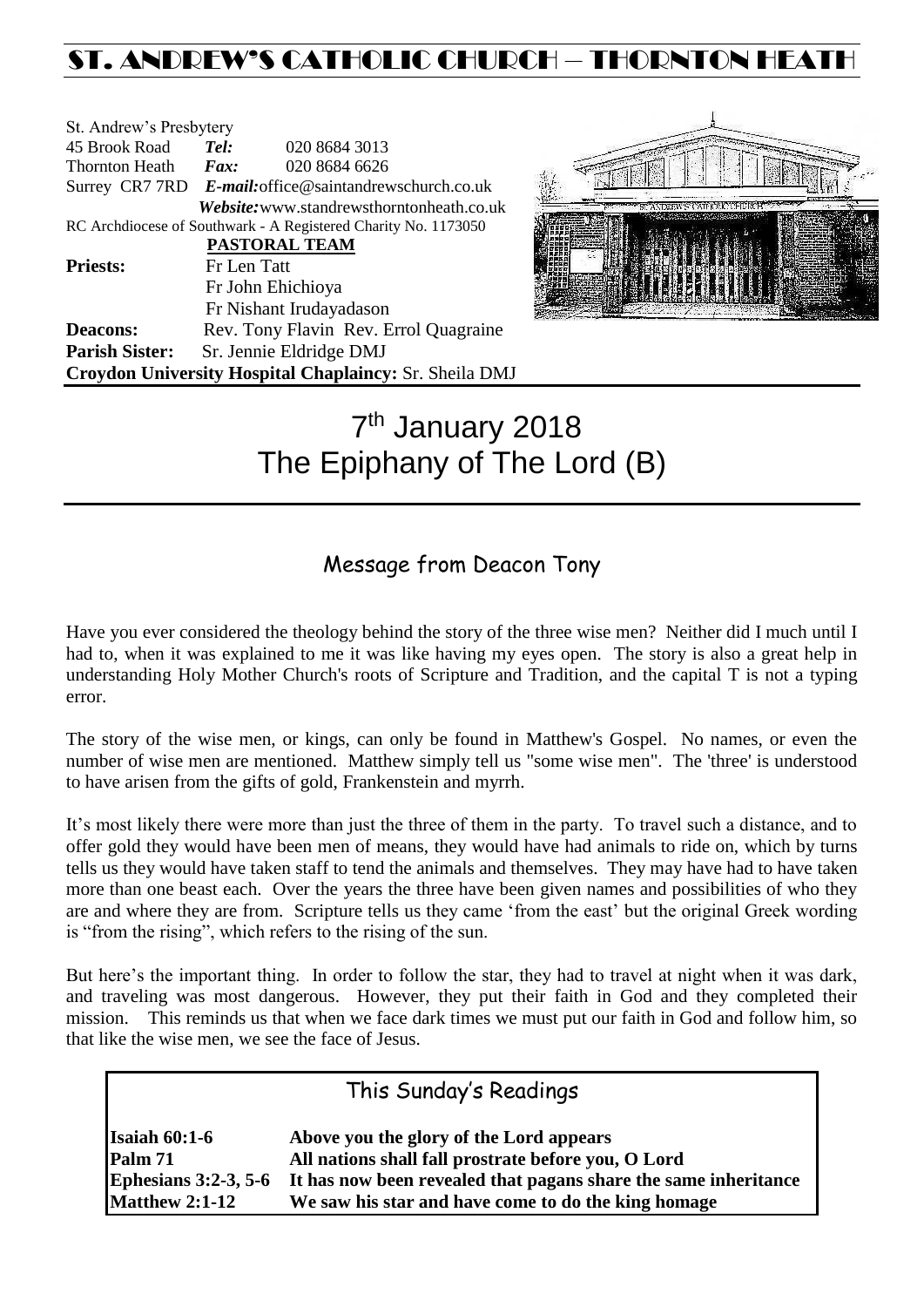## Diary for the Week

| Sunday 7 <sup>th</sup> January<br>The Epiphany of The |                            | 6.00pm (Saturday) First Mass of Sunday | John Carrapiette RIP (Anniv)        |
|-------------------------------------------------------|----------------------------|----------------------------------------|-------------------------------------|
| Lord                                                  | 9.30am                     | Mass                                   | William Bernard Freeman RIP (Anniv) |
| (B)                                                   | 11.30am                    | Mass                                   | Errol Quagraine (Birthday)          |
|                                                       | 5.00pm                     | <b>Rosary</b>                          |                                     |
|                                                       | $5.15 - 5.45$ pm           | <b>Exposition and Benediction</b>      |                                     |
|                                                       | 6.00 <sub>pm</sub>         | Mass                                   | Parishioners                        |
|                                                       | $7.00 - 9.00$ pm           | <b>Charismatic Prayer Group</b>        |                                     |
| Monday 8 <sup>th</sup> January                        | 7.30am                     | <b>Mass</b>                            | Anton Benedict (Anniv)              |
|                                                       | 10.00am                    | <b>Funeral Mass</b>                    | Mrs Candida Fernandes RIP           |
| Baptism of the Lord                                   | $7.00 - 8.00$ pm           |                                        |                                     |
|                                                       |                            | <b>Parish Surgery</b>                  |                                     |
| Tuesday 9 <sup>th</sup> January                       | $7.00 - 8.00$ pm<br>7.30am | <b>Family Holy Hour</b><br><b>Mass</b> |                                     |
|                                                       |                            |                                        | Alex Dos Santos RIP (Anniv)         |
| Feria                                                 | 10.00am                    | <b>Funeral Mass</b>                    | Mr Eugene Clark RIP                 |
|                                                       | 6.30pm                     | R.C.I.C. (hall)                        |                                     |
| Wednesday 10 <sup>th</sup> January                    | 7.30am                     | Mass                                   | Theo & Luisa Fernandes RIP          |
| St William                                            | 10.00am                    | Mass                                   | Manuel John Nunes RIP (Anniv)       |
|                                                       | 2.00 <sub>pm</sub>         | <b>Active Retirement Group</b>         |                                     |
|                                                       | 7.30pm                     | <b>Legion of Mary (hall)</b>           |                                     |
| Thursday 11 <sup>th</sup> January                     | 7.30am                     | Mass                                   | Theresa Crystal                     |
| Feria                                                 | 10.00am                    | Mass                                   | <b>Holy Souls</b>                   |
|                                                       | 8.00pm                     | <b>Baptism (Convent)</b>               |                                     |
|                                                       |                            |                                        |                                     |
| Friday $12^{th}$ January                              | 7.30am                     | Mass                                   | <b>Sabastian Fernandes RIP</b>      |
| Feria                                                 | 10.00am                    | Mass                                   | Rosa Fernandes RIP                  |
|                                                       |                            |                                        |                                     |
|                                                       |                            |                                        |                                     |
| Saturday 13 <sup>th</sup> January                     | $9.15 - 11.15$ am          | <b>First Holy Communion</b>            |                                     |
| St Hilary                                             | 9.30am                     | Mass                                   | <b>Holy Souls</b>                   |
|                                                       | $10.00 - 10.30$ am         | <b>Confessions</b>                     |                                     |
|                                                       | $5.00 - 5.30$ pm           | <b>Confessions</b>                     |                                     |
|                                                       | 6.00 <sub>pm</sub>         | <b>First Mass of Sunday</b>            | Inicia Silva & Deceased Family      |
| Sunday 14 <sup>th</sup> January                       | 9.30am                     | Mass                                   | Parishioners                        |
| $2^{nd}$ Sunday of the Year                           | 11.30am                    | <b>Mass</b>                            | Pradeed Sood RIP                    |
| (B)                                                   | 4.00pm                     | <b>Confirmation Catechists</b>         |                                     |
|                                                       |                            | <b>Meeting (EA room)</b>               |                                     |
|                                                       | 5.00pm                     | <b>Rosary</b>                          |                                     |
|                                                       | $5.15 - 5.45$ pm           | <b>Exposition and Benediction</b>      |                                     |
|                                                       | 6.00 <sub>pm</sub>         | <b>Mass</b>                            | Private Intention                   |
|                                                       | $7.00 - 9.00$ pm           | <b>Charismatic Prayer Group</b>        |                                     |

## Money Matters



*Thank you for your generosity*



Altar Servers and the church Cleaners and the Church Cleaners This week Team 3 This week Judie's Crew Next week Team 1 Next week Fifi's Group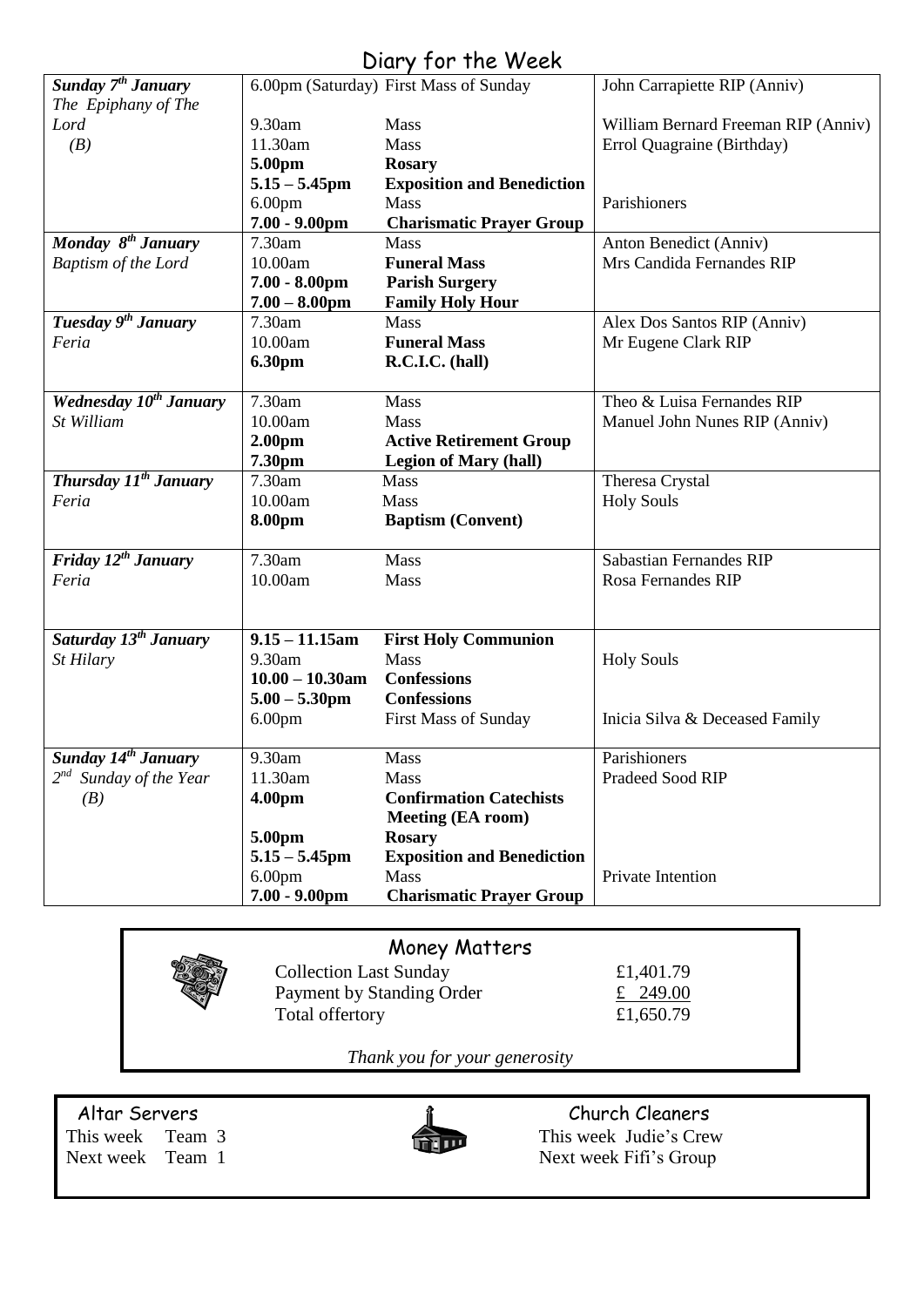## St. Andrew's Parish Notices

#### **HAPPY NEW YEAR!**

We wish you a Holy, Happy and prosperous New Year from Frs Len, John and Nishant, Deacons Tony and Errol and the Sisters.

#### **THANK YOU**

The Priests thank you for your most generous Christmas offerings. Thank you also from the Pastoral team for the many cards and gifts given to them personally and for your continued prayers and support. To those who worked so hard behind the scenes for all our Christmas celebrations, helping in the hall with our festivities, the choirs, Christmas Crib, Altar Servers, Church flowers, cleaners, the Parish Council and all the other many many jobs – thank you very much.

#### **THE SACRAMENT OF CONFIRMATION**

The Sacrament of Confirmation will be celebrated on Saturday June  $9<sup>th</sup>$  during the 11am Mass. Anyone wishing to be confirmed must be in year 9 and above and may apply initially by speaking to Sr. Jennie or Deacon Errol after Sunday Masses in January. Please be prepared to give your reasons for wanting to be confirmed. Please note that all applications must be in by  $4<sup>th</sup>$  February.

#### **HYMN BOOKS**

We will shortly be ordering another 100 new books. We are asking for the new books to be sponsored as before. If you would like to sponsor a book on behalf of a family or in memory of a loved one, we will place a paper plaque inside each book saying to whom it is dedicated. If you'd like to dedicate a book for someone at £7 each, please put the money in an envelope together with the name(s) for the dedication and pass to one of the pastoral team or put it through the letterbox at the Presbytery, 45 Brook Road, clearly marked.

#### **SECOND COLLECTION NEXT WEEK**

The second collection next week will be for the White Flower Appeal.

The Society for the Protection of Unborn Children (SPUC) will be holding its annual appeal this weekend. In 2017 the SPUC commemorated the 50<sup>th</sup> Anniversary of the passing of the 1967 Abortion Act. Over 8.7 million unborn children have lost their lives due to abortion in the last 50 years. Since 1967 SPUC has been working tirelessly to uphold the sanctity of human life from conception until natural death.

Please be as generous as you can to help SPUC and help save mothers and babies from abortion.

#### **CHURCH LAUNDRY GROUP**

The Church Laundry Group is looking for someone to take over the running of this group and for some people to join the group. Mrs Parfitt is retiring after 14 years. It involves washing and ironing the Mass linen once every two months on a rota. So if you would like to iron your troubles away, please get in touch with Mrs Barbara Parfitt on 07914 719186 after 4.00pm.

#### **FIRST HOLY COMMUNION**

The sessions will commence on Saturday  $13<sup>th</sup>$  January when the children will be attending the 9.30am Mass with a parent/carer.

The workbooks and parent books will be available for those who have ordered them after the 9.30am Mass this Sunday 7<sup>th</sup> January in the hall.

#### **DIOCESAN DIRECTORIES 2018**

There are copies of the Southwark 2018 Catholic Directory on sale in the repository. This contains all the information about the diocese and the liturgical calendar for the coming year.